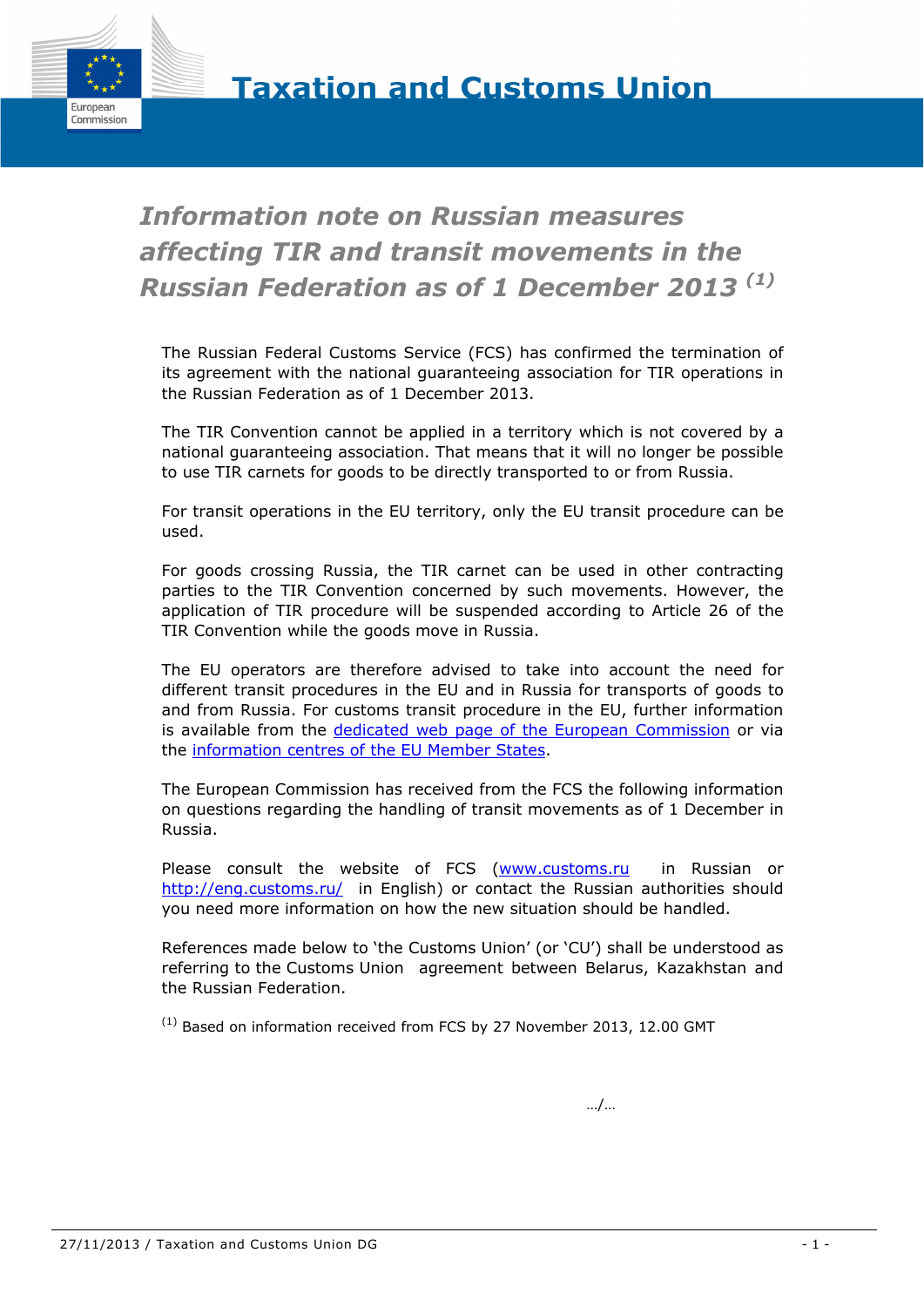#### *ANNEX 1*

## **Information obtained from the FCS of Russia2**

*The procedure for implementing customs operations by customs officials during the transportation of goods through the customs territory of the Customs Union (CU) must be viewed in the context of each specific case, since it depends directly on a number of factors, including the characteristics of goods, their cost, terms of delivery, etc.* 

*That is why, in order for the persons concerned to obtain advice in accordance with the Administrative Regulation of the Federal Customs Service on the provision of a public service in reporting on acts of customs legislation by the Customs Union, the customs legislation of the Russian Federation and other legal acts of the Russian Federation in the field of customs and on consultation concerning customs and other issues within the competence of the customs authorities, approved by Order No 1128 of FCS Russia of 9 June 2012, it is necessary for them to contact the competent customs authorities in those regions where customs operations involving goods are planned.* 

The references to relevant legal texts are in **Appendix 1**.

## **1. Management of TIR operations in the Russian Federation as from 1.12.2013**

*If the goods are imported across the Russian section of the customs border of the Customs Union and are transported in accordance with the customs transit procedure to customs authorities of destination located in the territory of the CU member states, the TIR procedure will be terminated at the place of arrival of goods into the customs territory of the Customs Union.* 

*If the goods are imported across the Russian section of the customs border of the Customs Union and are transported in accordance with the customs procedure through the territory of the Customs Union for further export, then at the time the goods are present in the customs territory of the Customs Union the TIR procedure will be suspended.* 

## **2. Customs transit procedure in the Russian Federation**

#### **Transit procedure for the entry and transit of goods in Russia**

**.** 

*In accordance with the provisions of Article 215 of the Customs Code of the Customs Union (CC CU), the transportation of foreign goods through the customs territory of the Customs Union is carried out using the customs transit procedure.* 

*One of the conditions for placing goods under the customs transit procedure in accordance with Article 216(5) of the CC CU is the adoption of measures to ensure the observation of the procedure, including the provision of security for the payment of customs duties and taxes.* 

 $2$  Disclaimer: This note is solely based on information provided by FCS and has not been verified. The European Commission cannot therefore guarantee its accuracy and completeness.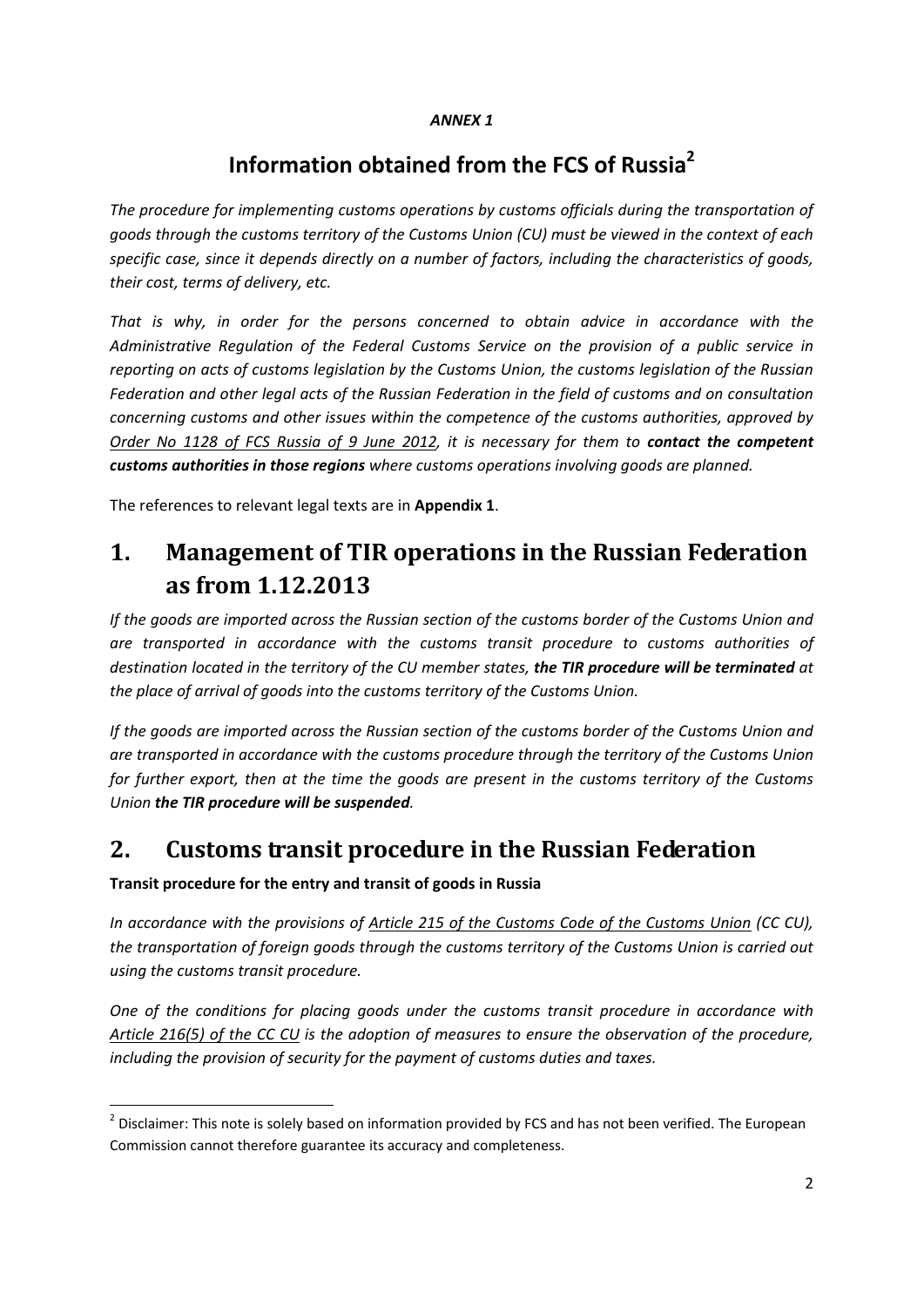#### **Declarant for the customs transit procedure**

*Article 186 of the CC CU lays down that the following entities may be declarants for the customs transit procedure:* 

- *1. a person from a CU member state:* 
	- *who has concluded a foreign business transaction on his own behalf or on whose behalf the transaction has been concluded;*
	- *who has the right to own, use and/or dispose of goods (in the absence of a foreign business transaction);*
- *2. foreign persons:* 
	- *a natural person transporting goods for personal use;*
	- *a person enjoying customs privileges in accordance with Chapter 45 of the CC CU;*
	- *a person who has the right to dispose of goods not forming part of a transaction, one of the parties to which is a person from a CU member state;*
- *3. a carrier, including a customs carrier;*
- *4. a shipping agent, if he is a person from a CU member state.*

#### **Transit declaration and documents needed**

*Transportation and commercial documents are accepted as a transit declaration. The basis of the transit declaration is the transportation document, while other documents constitute integral parts thereof.* 

*The completed pages of a transit declaration printed out by an official at the customs authority of dispatch using the 'transit operations' software may be used as a transit declaration.* 

#### *The transit declaration shall contain the following information:*

*1. Details of the consignor and of the consignee of the goods in accordance with the transport documents (freight);* 

*2. Details of the country of dispatch/export and the country of destination;* 

- *3. Particulars of the declarant;*
- *4. Identification of the carrier/carriers;*

*5. Details on the means of transport for the international transport of the product concerned;* 

*6. Name, quantities and costs of the goods in accordance with the trade, transport and transport documents;*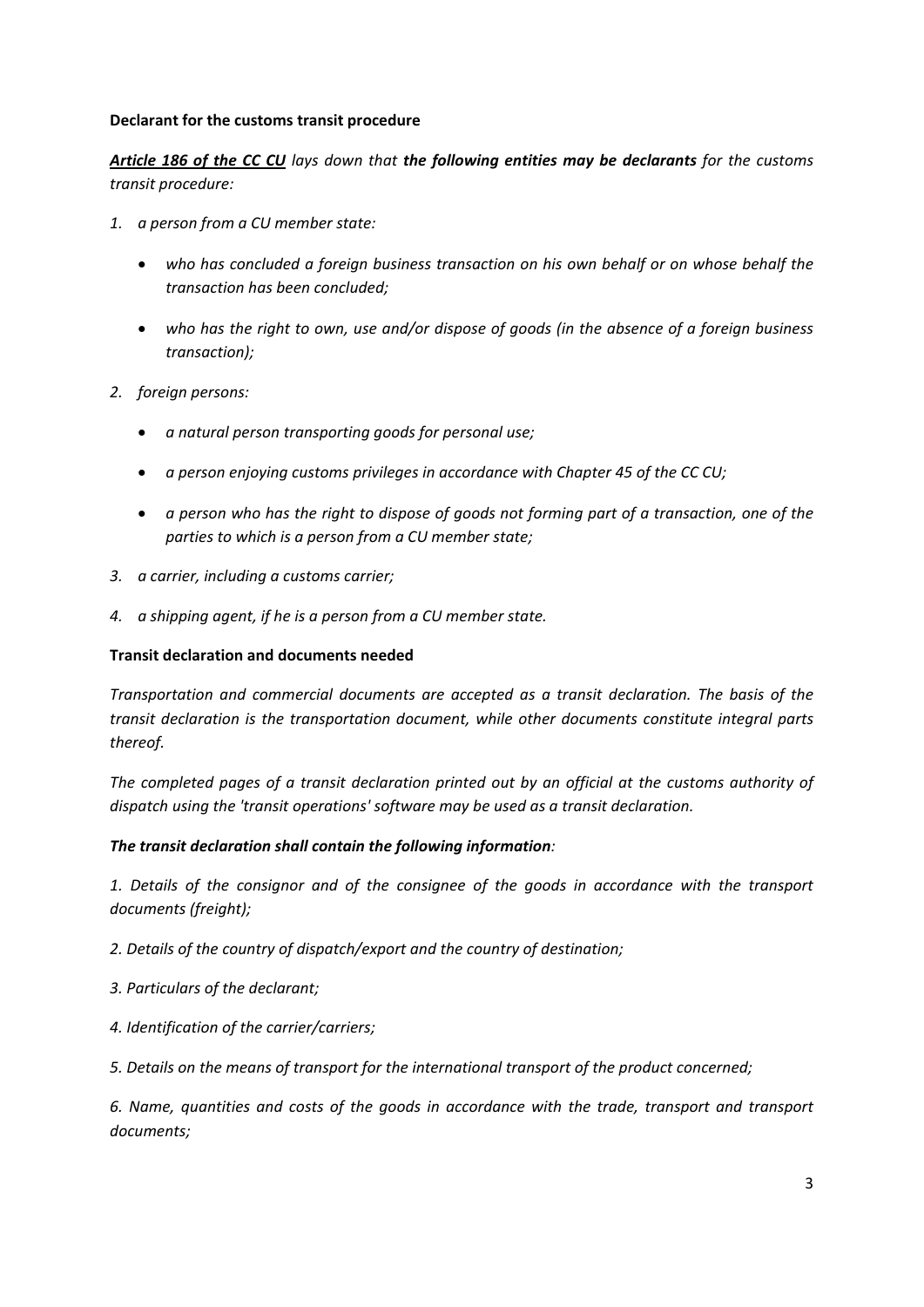*7. Commodity code in accordance with the Harmonised Commodity Description and Coding System of export or the goods nomenclature code (at least 6 digits);* 

*8. Gross weight or size and quantity of the goods in additional units (if data available for each code/or export number of the nomenclature of the Harmonised Commodity Description and Coding System;* 

*9. Quantity of cargo;* 

*10. Destination of the goods according to transport (transport documents, freight orders);* 

*11. Documents of compliance with the restrictions on the movement of goods across Community borders, where such movement is permitted in the presence of these documents;* 

*12. Information concerning the planned means of the transhipment or reloading on the route.* 

## **3. Guarantees**

**Requirement for a guarantee on goods in transit and place where the guarantee shall be provided** 

*In accordance with Article 85(5) of the CC CU, when transporting goods under the customs transit procedure, security for the payment of customs duties and taxes may be entrusted to the customs authority of dispatch or the customs authority of destination except where another customs authority to which the security may be presented is laid down by the legislation of a member state of the Customs Union.* 

*At the customs authority of dispatch located at the place of arrival of goods in the customs territory of the Customs Union, when the goods are placed under the customs transit procedure it is necessary to provide a document confirming the acceptance of security for the payment of customs duties and taxes.* 

*In accordance with Article 3 of the Agreement of 21 May 2010 between the Governments of the Russian Federation, the Republic of Belarus and the Republic of Kazakhstan concerning certain issues relating to the provision of security for the payment of customs duties and taxes for goods transported in accordance with the customs transit procedure, specific features of the collection of customs duties and taxes and the procedure for the transfer of recovered amounts for such goods, the certificate of security for the payment of customs duties and taxes ('the certificate') is a document confirming the acceptance of security for the payment of customs duties and taxes when transporting goods in accordance with the customs transit procedure.* 

*At present, in accordance with Instruction No. 262-r from FCS Russia of 9 August 2013 concerning the experiment of using the information concerning certificates of security for the payment of customs duties and taxes contained in the software of the Single Automated Information System for Customs Authorities when placing goods under the customs transit procedure, it is not necessary to present the second and third copies of the certificate when transporting goods in accordance with the customs transit procedure by automotive transport to the customs authorities of dispatch and of destination indicated in this Instruction. The information concerning the certificates is in electronic format.*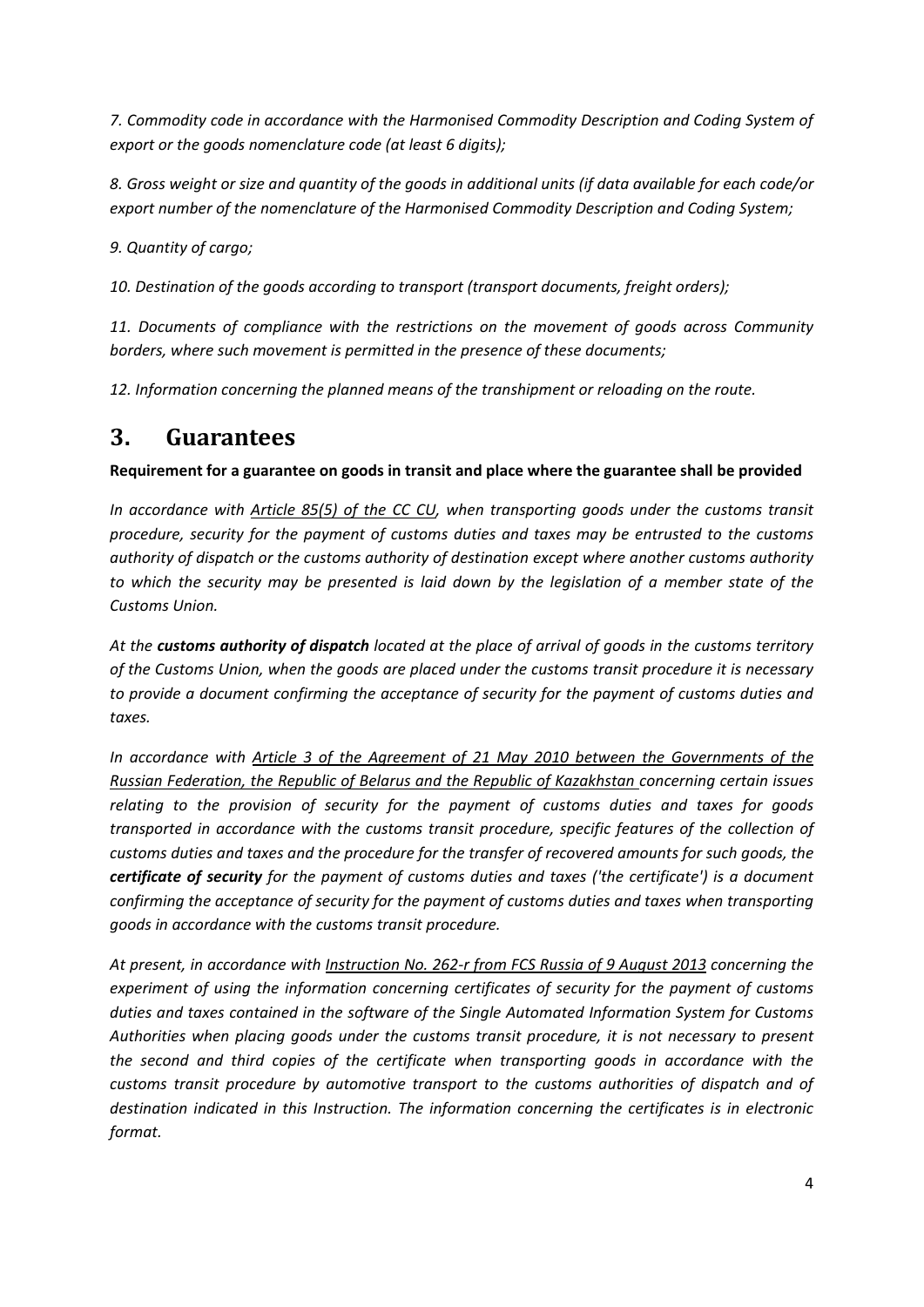#### **[Guarantee companies](http://www.customs.ru/index.php?option=com_content&view=article&id=18413:2013-10-29-11-13-01&catid=40:2011-01-24-15-02-45&Itemid=2094&Itemid=1835)<sup>3</sup>**

*The guarantee may be obtained from the organization with which the FCS has a surety contract. At present, such contracts are concluded with the insurance companies Arsenal, Adal, Rostek, Customs card and Multiservice payment system.* 

Additional information on guarantees, as extracted from **the instruction published on FCS website on 29.07.2013<sup>4</sup>** , can be found in the **Appendix 2.**

#### **Type of guarantees**

*According to the customs legislation of the Customs Union, the following methods are used for the payment of customs duties and taxes: cash, bank guarantee, surety and pledge of property.* 

*The procedure for the deposit and return of cash (money) as security for payment of customs duties and taxes is defined by Articles 145 and 149 of Federal Law No 311-FZ of 27 November 2010 on customs regulation in the Russian Federation ('the Federal Law').* 

*Bank guarantees are used in accordance with the provisions of Article 141 of the Federal Law.* 

*The provision of a pledge of property or surety as security for payment of customs duties and taxes is in accordance with Articles 140 and 146 of the Federal Law.* 

*If one and the same person in the territory of one of the CU member states carries out several customs operations within a certain time, the customs authority of that CU member state may be given a general security for payment of customs duties and taxes. The procedure for the application of a general security is defined by Article 87 of the CC CU and Articles 138 and 139 of the Federal Law.* 

#### **Determination of the amount of the guarantee**

*The total amount of security for the payment of customs duties and taxes when placing goods under the customs transit procedure in accordance with Article 88 of the CC CU is determined on the basis of the amount of customs duties and taxes payable when placing goods under the customs procedures for release for internal consumption or export, not including tariff preferences and privileges for the payment of customs duties and taxes in the CU member state whose customs authority releases the goods, but not less than the amounts of customs duties and taxes which would be due in other CU member states if such goods were to be placed under the customs procedures for release for internal consumption or export, not including tariff preferences and privileges for the payment of customs duties and taxes in the territory of these CU member states. To determine the amount of security for the payment of customs duties and taxes, the foreign currency exchange rate used is laid down by the legislation of the CU member state whose customs authority releases the goods in accordance with the customs transit procedure.* 

**<sup>.</sup>** <sup>3</sup> http://www.customs.ru/index.php?option=com\_content&view=article&id=18413:2013-10-29-11-13- [01&catid=40:2011-01-24-15-02-45&Itemid=2094&Itemid=1835](http://www.customs.ru/index.php?option=com_content&view=article&id=18413:2013-10-29-11-13-01&catid=40:2011-01-24-15-02-45&Itemid=2094&Itemid=1835) 

<sup>4</sup> [http://customs.ru/index.php?option=com\\_content&view=article&id=17922:2013-07-29-14-59-](http://customs.ru/index.php?option=com_content&view=article&id=17922:2013-07-29-14-59-37&catid=40:2011-01-24-15-02-45&Itemid=2094&Itemid=1835) [37&catid=40:2011-01-24-15-02-45&Itemid=2094&Itemid=1835](http://customs.ru/index.php?option=com_content&view=article&id=17922:2013-07-29-14-59-37&catid=40:2011-01-24-15-02-45&Itemid=2094&Itemid=1835)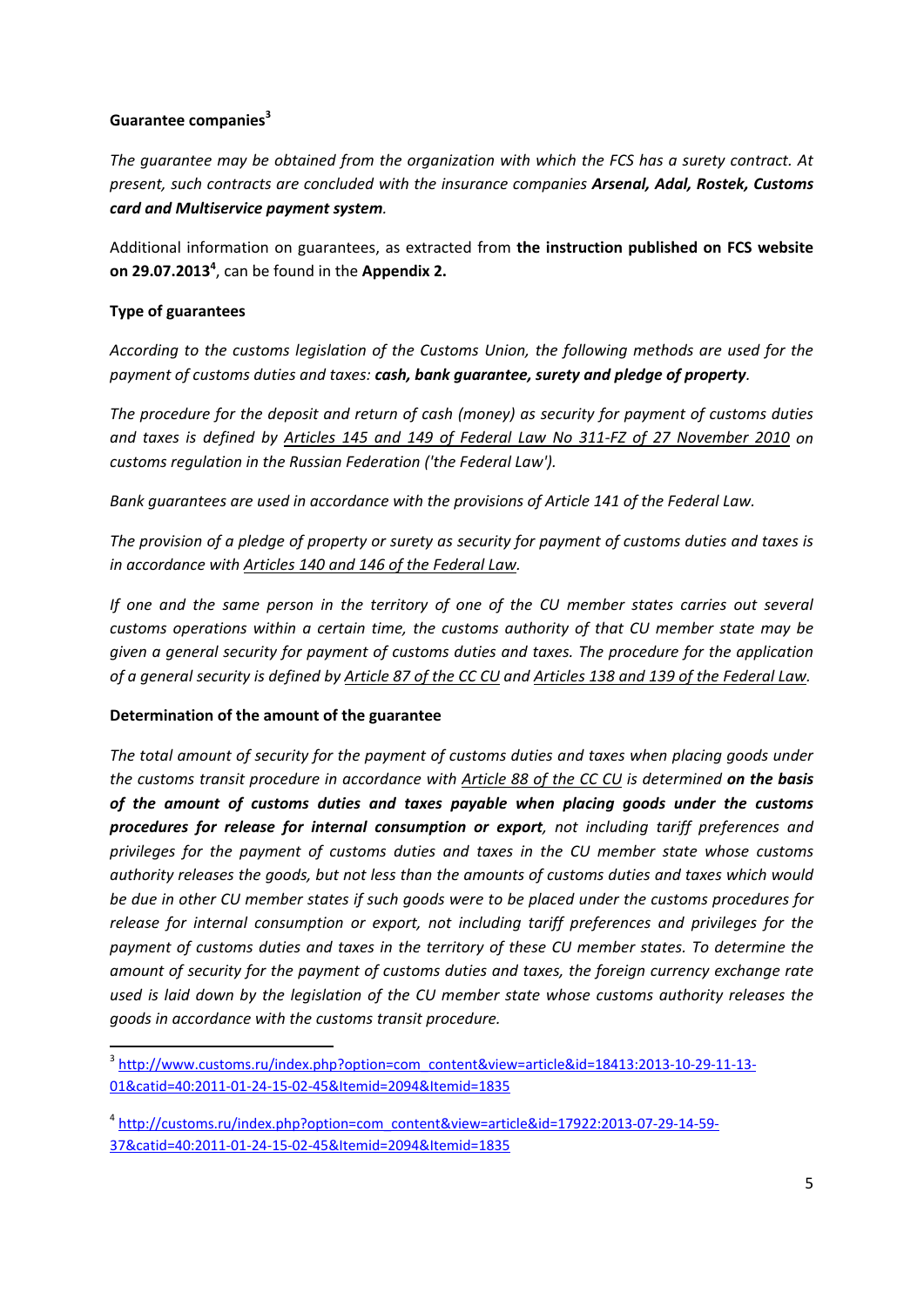#### **Cost of the guarantees**

*FCS Russia does not have yet information on the cost of guarantees.* 

#### **When to provide the guarantee**

*In accordance with point 3 of the Procedure for customs operations by customs authorities, in relation to the submission and registration of a transit declaration and completion of the customs transit procedure approved by Decision No 438 of the CU Commission of 17 August 2010, when submitting a transit declaration it is necessary to include a document confirming the provision of security for the payment of customs duties and taxes.* 

*Security for the payment of customs duties and taxes may be submitted not only at the actual crossing of the customs border of the Customs Union but also in advance of the crossing.*

#### **Person providing the guarantee**

*In accordance with Article 85(3) of the CC CU, security for the payment of customs duties and taxes is provided by the payer, while during the transportation of goods in accordance with the customs transit procedure it can be provided by a person other than the payer if this person has the right to own, use and/or dispose of the goods for which the security for the payment of customs duties and taxes is provided.* 

*In accordance with Article 79 of the CC CU, a payer of customs duties and taxes is a declarant or other person subject to an obligation to pay customs duties and taxes in accordance with the CC CU, international agreements of the CU member states and/or the legislation of the CU member states.* 

#### **[Exceptions, simplifications5](http://www.customs.ru/index.php?option=com_content&view=article&id=18478:-12----------&catid=40:2011-01-24-15-02-45&Itemid=2094&Itemid=1835)**

**.** 

*As of 1 November the FCS launched an experiment<sup>6</sup> that will allow large and stable Russian operators to simplify the movement of goods carried by road in the customs transit.* 

<sup>5</sup> http://www.customs.ru/index.php?option=com\_content&view=article&id=18478:-12----------&catid=40:2011- [01-24-15-02-45&Itemid=2094&Itemid=1835](http://www.customs.ru/index.php?option=com_content&view=article&id=18478:-12----------&catid=40:2011-01-24-15-02-45&Itemid=2094&Itemid=1835) 

<sup>6</sup> [http://customs.ru/index.php?option=com\\_content&view=article&id=18443:2013-11-01-10-31-](http://customs.ru/index.php?option=com_content&view=article&id=18443:2013-11-01-10-31-59&catid=40:2011-01-24-15-02-45&Itemid=2094&Itemid=1835) [59&catid=40:2011-01-24-15-02-45&Itemid=2094&Itemid=1835](http://customs.ru/index.php?option=com_content&view=article&id=18443:2013-11-01-10-31-59&catid=40:2011-01-24-15-02-45&Itemid=2094&Itemid=1835)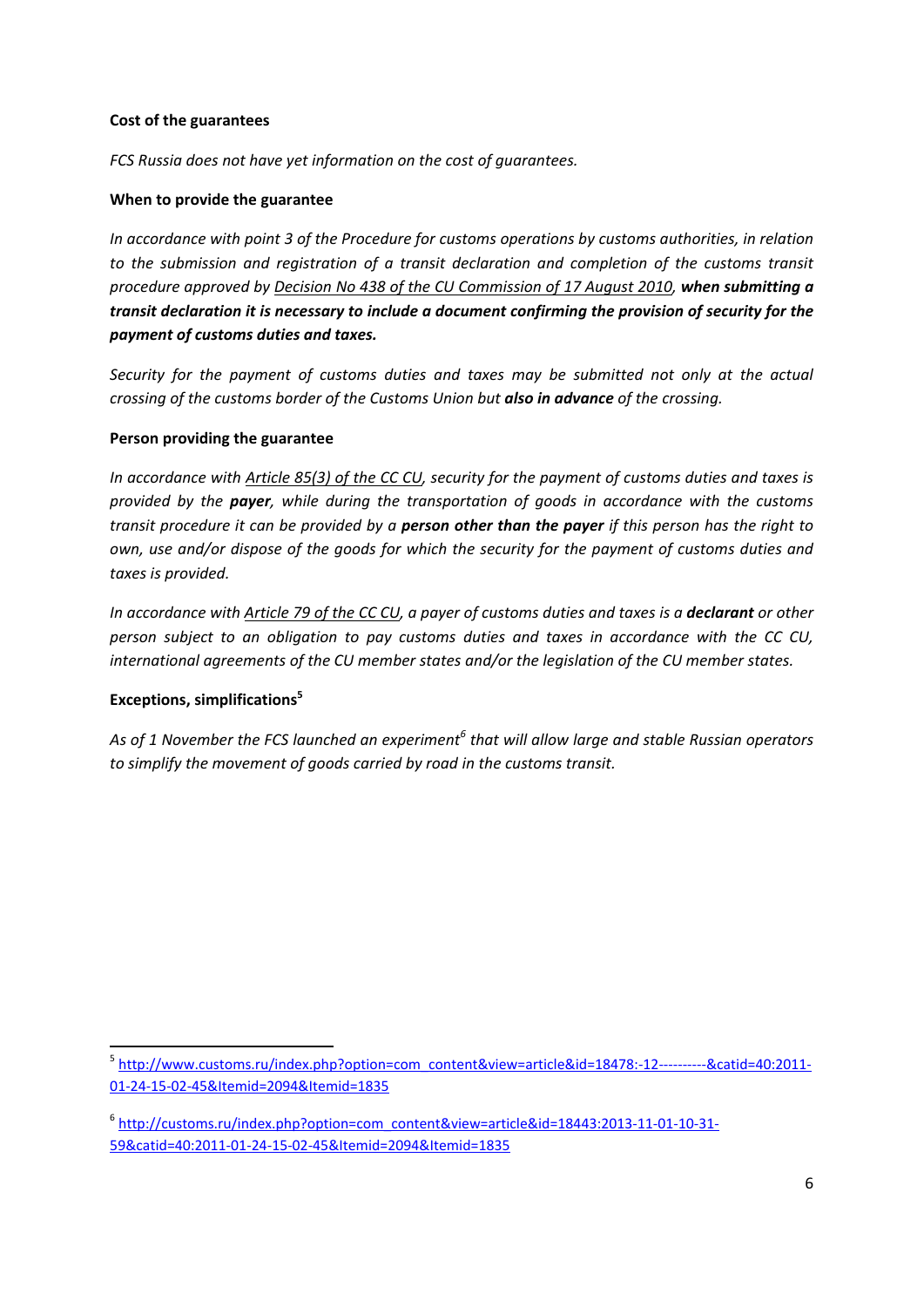#### *Appendix 1*

#### **Relevant legal measures in the area of transit**

- Customs Code of the Customs Union<sup>7</sup>
- Agreement of 21 May 2010 between the Governments of the Russian Federation, the Republic of Belarus and the Republic of Kazakhstan concerning certain issues relating to the provision of security for the payment of customs duties and taxes for goods transported in accordance with the customs transit procedure, specific features of the collection of customs duties and taxes and the procedure for the transfer of recovered amounts for such goods, the certificate of security for the payment of customs duties and taxes ('the certificate')
- Instruction No 262-r from FCS of 9 August 2013 concerning the experiment of using the information concerning certificates of security for the payment of customs duties and taxes contained in the software of the Single Automated Information System for Customs Authorities when placing goods under the customs transit procedure
- Federal Law No 311-FZ of 27 November 2010 on customs regulation in the Russian Federation
- Decision No 438 of the CU Commission of 17 August 2010 on Procedure for customs operations by customs authorities, in relation to the submission and registration of a transit declaration and completion of the customs transit procedure
- Order No 1128 of FCS of 9 June 2012 on Administrative Regulation of the Federal Customs Service on the provision of a public service in reporting on acts of customs legislation by the Customs Union, the customs legislation of the Russian Federation and other legal acts of the Russian Federation in the field of customs and on consultation concerning customs and other issues within the competence of the customs authorities
- Decision No 289 of the CU Commission of 18 June2010 governing the form and the copies of the transit declaration
- Order No 1067 of FCS of 26 May 2011 on the determination of procedures of customs staff, the importers and the customs supervision in the movement of goods using motor vehicle at the arrival (departure), the placing under the customs transit procedures, as well as in their temporary storage"

**.** 

<sup>7</sup> [http://eng.customs.ru/attachments/article/1677](http://eng.customs.ru/attachments/article/1677/TRANSLATION%20CUC.pdf)/TRANSLATION%20CUC.pdf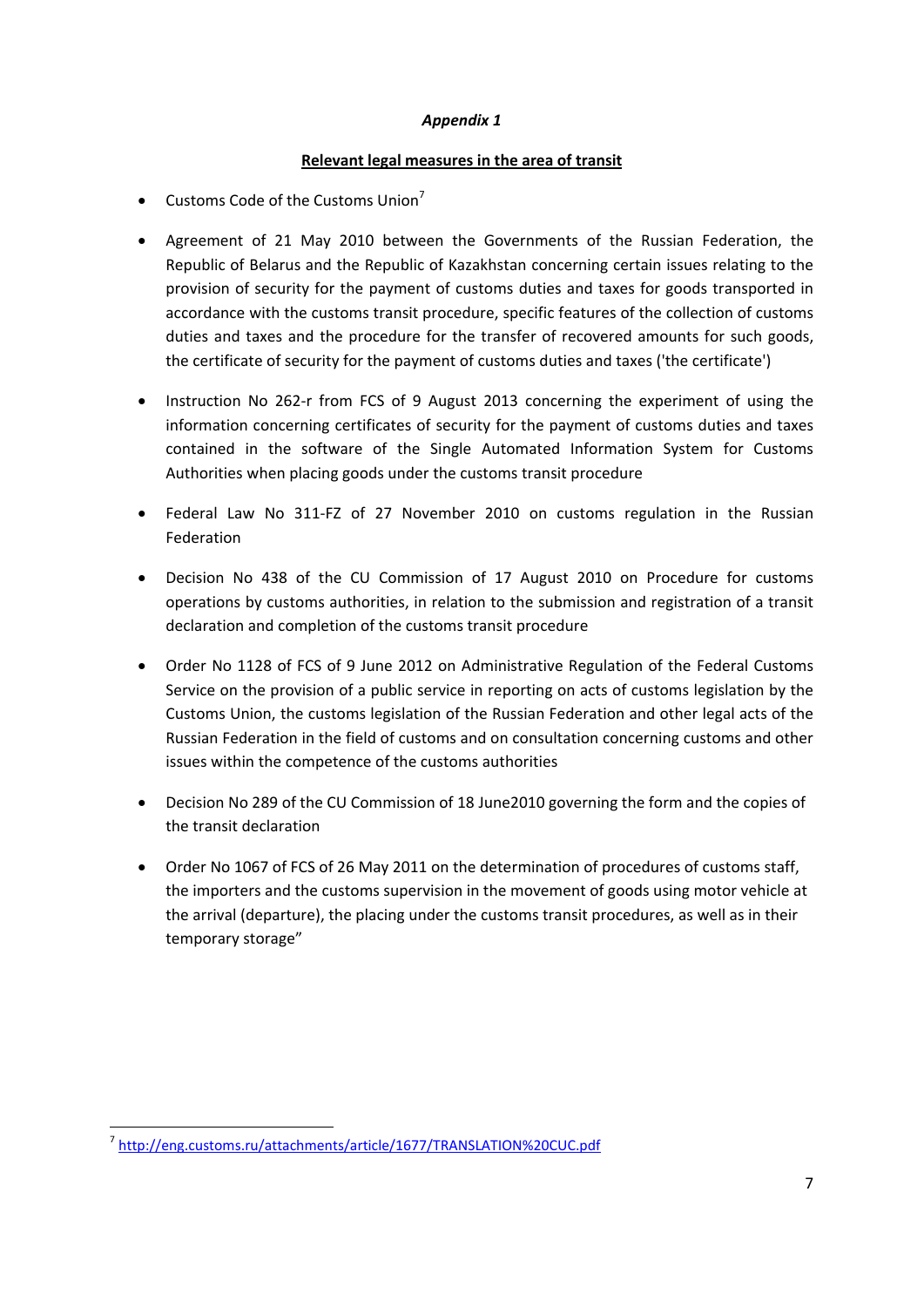#### **Appendix 2**

#### **(FCS instruction on guarantees of 29.07.2013)**

#### *Gu[arantee of payment of customs taxes, duties for customs transit of goods](http://customs.ru/index.php?option=com_content&view=article&id=17922:2013-07-29-14-59-37&catid=40:2011-01-24-15-02-45&Itemid=2094&Itemid=1835)<sup>8</sup>*

*Guarantee of payment of customs taxes, duties may be provided by any of the methods from the customs legislation of the Customs Union – surety, cash resources (money), bank guarantee or pledge of property.* 

The choice of a method of providing is made by the declarant of the customs transit *procedure. Apart from the declarant's provision, the provision of transit goods may be granted by any other person if that person has the right to possess, use or dispose the transported goods.* 

*Thus, the importer may also make the provision for the carrier, and this provision can be represented as to the customs office of departure (at a border checkpoint) and to the customs office of destination.* 

*The procedure of granting and taking the provision is defined in Articles 140, 141, 145 and 146 of the Federal Law of November 27, 2010 № 311 "On Customs Regulation in the Russian Federation."* 

*The provision can be made in advance, even when goods are outside of the Russia's territory that will prevent the downtime of vehicles at checkpoints owing to the processing granting of the provision at the opening of the transit procedure.* 

#### *Surety*

**.** 

*When choosing surety as the method of the provision it is necessary to consider that there are several ways to make surety for customs transit procedure. Surety may be obtained from one of the organization which has with the Russian Federal Customs Service a contract of surety for the obligations of a few individuals. At present, there are several such contracts, including the contracts with the LLC "Insurance Company "ARSENAL" and LLC "Adal". So, these organizations have provided their obligations under the contract of surety by submitting to FCS of Russia bank guarantees, thus they can give surety to the amount of these bank guarantees.* 

*A process of taking of surety by the customs authorities is during of declaring the customs transit procedure. And surety may take the form of a paper document or an electronic document with the use of electronic signature. For using of surety in the form of a paper document the carrier submits an addition to the contract of surety with the transit declaration to customs body. When making of surety is with the use of information technology it is sufficient to indicate information about the registration number of the* 

<sup>&</sup>lt;sup>8</sup> Extract from http://customs.ru/index.php?option=com\_content&view=article&id=17922:2013-07-29-14-59-[37&catid=40:2011-01-24-15-02-45&Itemid=2094&Itemid=1835](http://customs.ru/index.php?option=com_content&view=article&id=17922:2013-07-29-14-59-37&catid=40:2011-01-24-15-02-45&Itemid=2094&Itemid=1835)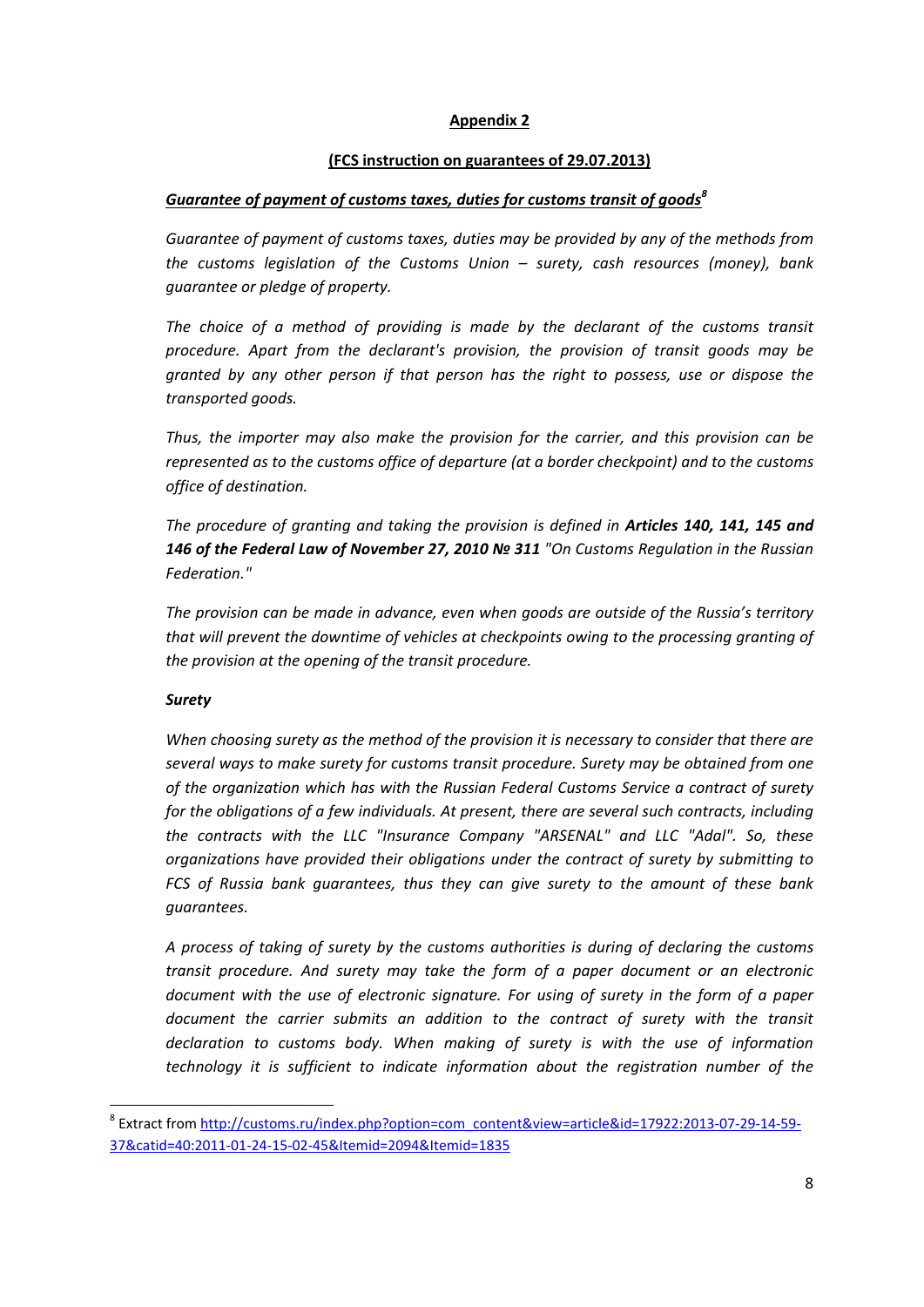*addition to the contract of surety in the electronic transit declaration. This registration number is communicated to the carrier by the surety (guarantor).* 

*In these cases making of the guarantee certificate at checkpoints is not required. The technology of making of surety defined by orders of the FCS of Russia No 917 (July 25, 2008) and No 245 (February 10, 2012).* 

*Surety can also be made directly at the customs house – it needs to sign the contract of surety with this customs house. For to do this, the person who has the intention to become a surety (guarantor), send to the customs house of departure or to the customs house of destination a draft of the contract of surety with a cover letter.* 

*The contract of surety may be concluded if the surety (guarantor) provides assumed by the contract of surety obligations by giving of bank guarantees to the customs house. This customs house signs the contract of surety provided to ensure the obligations of one person (the carrier). If the contract of surety is issued the customs house gives a customs pay-in slip, on the basis of which the guarantee certificate is issued. This certificate is subsequently submitted to the customs office of departure.* 

#### *Cash resources (money)*

*When choosing cash resources (money) as the method of the provision it is necessary to consider that the bail is paid by bank transfer to the account of the Federal Treasury. Details of the Federal Treasury account can be found at the customs office where the provision will be taken or at the customs fees department of the customs house.* 

*Documenting a Finding of the cash resources bail is carried by the customs offices or the customs fees department of the customs houses of departure or the customs houses of destination. On the basis of the payment document on making the cash resources bail the customs authority shall issue a customs receipt. On the basis of this customs receipt the guarantee certificate is issued and it is subsequently submitted to the customs office of departure.* 

*Customs receipt is issued subject to the coming of money to the Federal Treasury. Usually crediting of money to the Federal Treasury is during working day from the transfer of this money by credit institutions subject to details of the account are filled in correctly. After the delivery of goods the cash resources bail can be used for payment of customs duties and taxes for these goods.* 

#### *Bank guarantee*

*When choosing bank quarantee as the method of the provision there is a wide range of guarantors - more than 200 banks and insurance companies, whose bank guarantees are accepted by the customs authorities.* 

*The registry of guarantors to the customs authorities is available on the official website of the Federal Customs Service of Russia on the Internet - www.customs.ru in the section*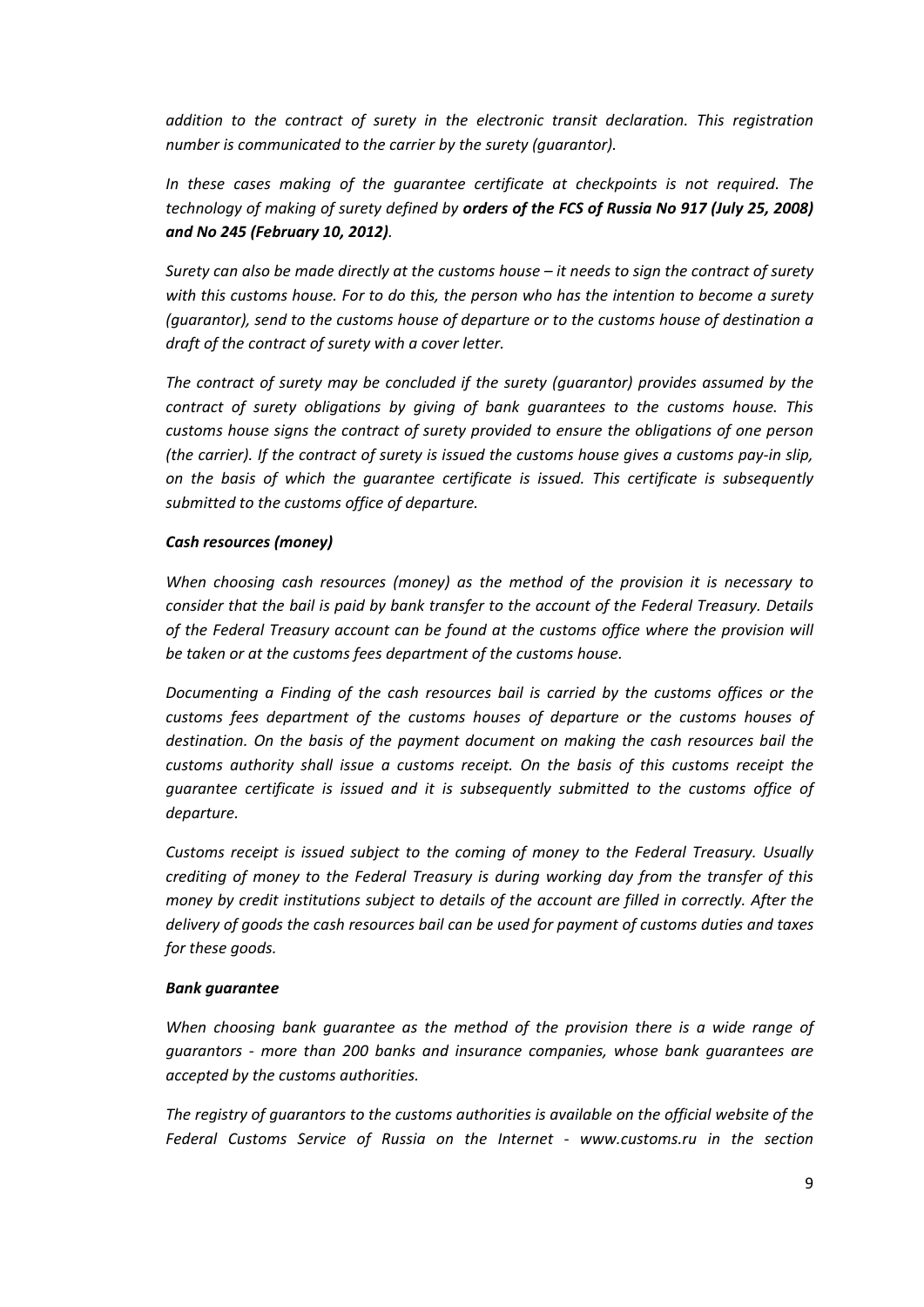*"Information for economic operators", "Databases". The bank guarantee is submitted to the customs house with a cover letter and a proof of authority of the person who signed the bank guarantee. If such documents were presented previously, their re-submission is not required.* 

*If the bank guarantee is issued the customs house gives a customs pay-in slip. On the basis of this customs pay-in slip the guarantee certificate is issued and it is subsequently submitted to the customs office of departure. For quick taking of bank guarantees there are their standard forms which are listed in the annex to the letter of the FCS of Russia No 01-11/109 (January 12, 2011).* 

#### *Pledge of property*

*To make a contract of pledge of property should contact the customs office of departure or to the customs office of destination.* 

*Practice has shown that in case of a transit of goods the provision as pledge of property usually is not used.*

*There are some other ways of the provisions for customs transit procedure*

#### *Preliminary customs declaration of goods*

*Customs duties and taxes which were paid on preliminary customs declaration of goods can also be used as the provision for customs transit procedure, subject to that it will be transit of the declared goods. To do this the declarant has to submit a written statement. The use of these customs duties and taxes as the provision is carried out using of the guarantee certificate which subsequently is submitted to the customs office of departure.* 

*It needs to consider that at customs transit procedure the amounts of customs duties and*  taxes which were paid on preliminary declaration may not be sufficient for the provision of *the payment of customs duties and taxes. This is due to the fact that at the customs transit procedure the amount of the provision is determined without regard to benefits and privileges that are stated in the preliminary declaration. In this situation it is recommended to make another guarantee certificate for covering of the missing amount of the provision.* 

*The appropriate ways of action is detailed in the order of the FCS of Russia No 1179 (June 15, 2012).* 

#### *General provision*

*In the case of submitting to the customs authorities the general provision (when using the surety, cash resources and bank guarantee) may be issued several guarantee certificates for the total amount of the taken general provision.* 

#### *Customs carriers*

*The economic operators can also make use services of customs carriers. In this case, providing for the payment of customs duties and taxes at the customs transit procedure is not required.*